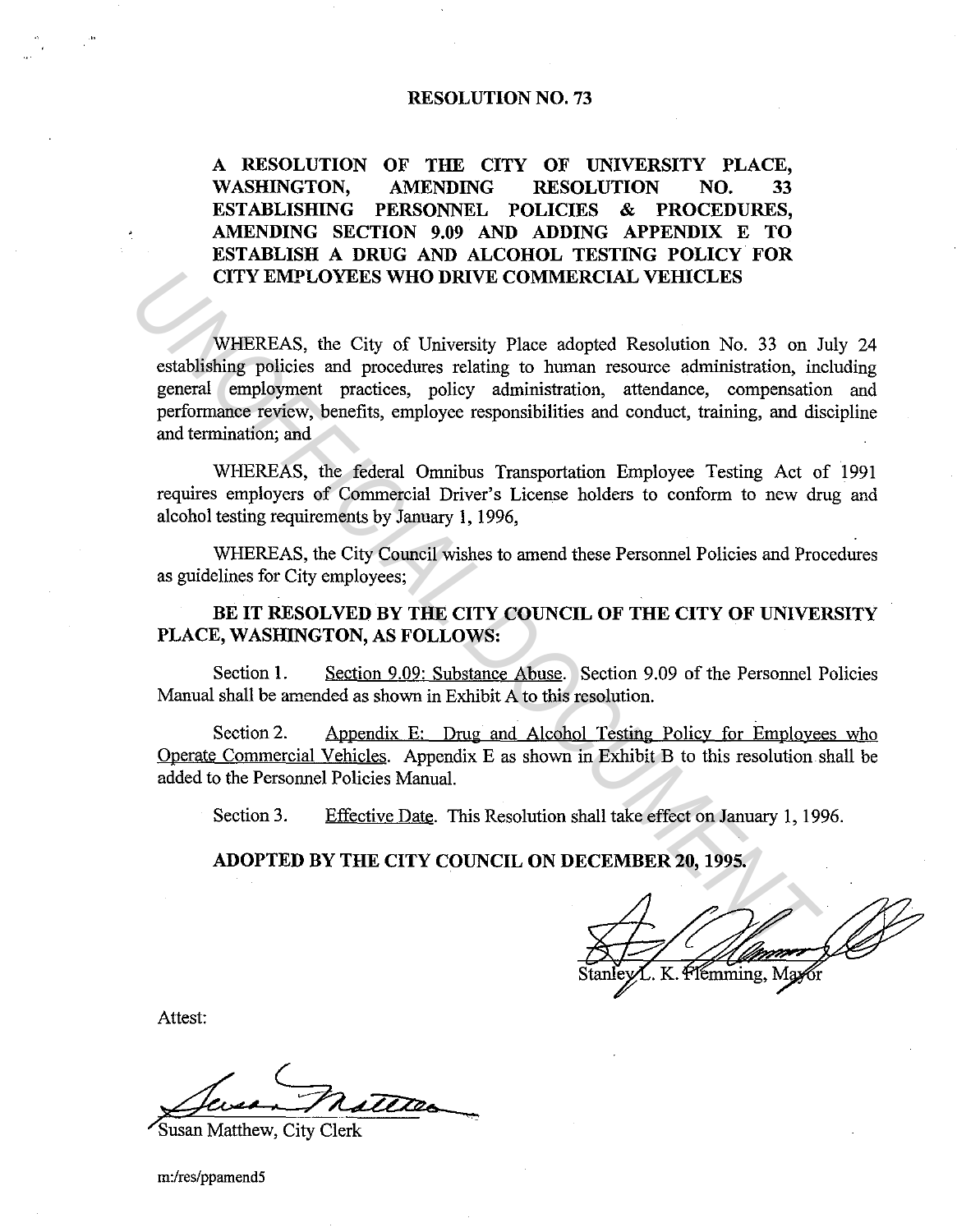## **EXHIBIT A TO RESOLUTION NO. 73**

#### **9.09 SUBSTANCE ABUSE**

The City is committed to providing and maintaining a safe and productive work environment that is free from the effects of drugs, alcohol and other job impairing substances. It is primarily concerned with the well-being of employees and the public they serve. We encourage employees who are concerned about their alcohol or drug use to seek counseling, treatment and rehabilitation. All City employees are subject to the policies stated in this section (9.09). However, employees of the City who are reguired to have and maintain a Commercial Driver's License in order to perform the duties of their job are also subject to the "Drug and Alcohol Testing Policy for Employees who Operate Commercial Vehicles" in Appendix E of this manual. If there are any conflicts or contradictions between Appendix E and this section, Appendix E will preempt the language in this section. **Example the set of the contract of the control of the set of the set of the set of the set of the set of the policies stated in this section (9.09). Hower employees and economy envel by sever. We encourage employees and e** 

**City Resources Available:** Although the decision to seek diagnosis and accept. treatment may be voluntary, the City is fully committed to helping employees overcome substance abuse through its available resources. In most cases, the expense of treatment may be fully or partially covered by the City's benefit program. The Human Resources Manager can provide more information on available benefits. In recognition of the sensitive nature of these matters, all discussions will be kept confidential. Employees who seek advice or treatment will not be subject to retaliation or discrimination. Employees who refuse to seek treatment when requested by proper City authority are subject to disciplinary action for their actions or inactions.

**Use of Medication:** An employee taking prescription or non-prescription medication that may affect the employee's ability to work or may affect the safety of the employee, co-workers or the public is required to notify his/her supervisor prior to commencement of work. The supervisor will make a determination whether it is in the best interests of the employee and the City that the employee work, not work or be reassigned during the period of medication.

**When Job Performance is Affected:** Although the City's emphasis is on rehabilitation, it must be understood that disciplinary action may be taken when an employee continues to demonstrate problems in job performance or is involved with or under the influence of drugs or alcohol on the job. The City may discipline and/or immediately terminate an employee possessing, consuming, controlling, selling or using alcohol, drugs or other controlled substances during work hours. The City may also discipline and/or terminate an employee who exhibits an ongoing dependence on alcohol, drugs or other controlled substances which, in the City's opinion, impairs the employee's work performance, poses a threat to the public confidence, or is a safety risk to the City or others.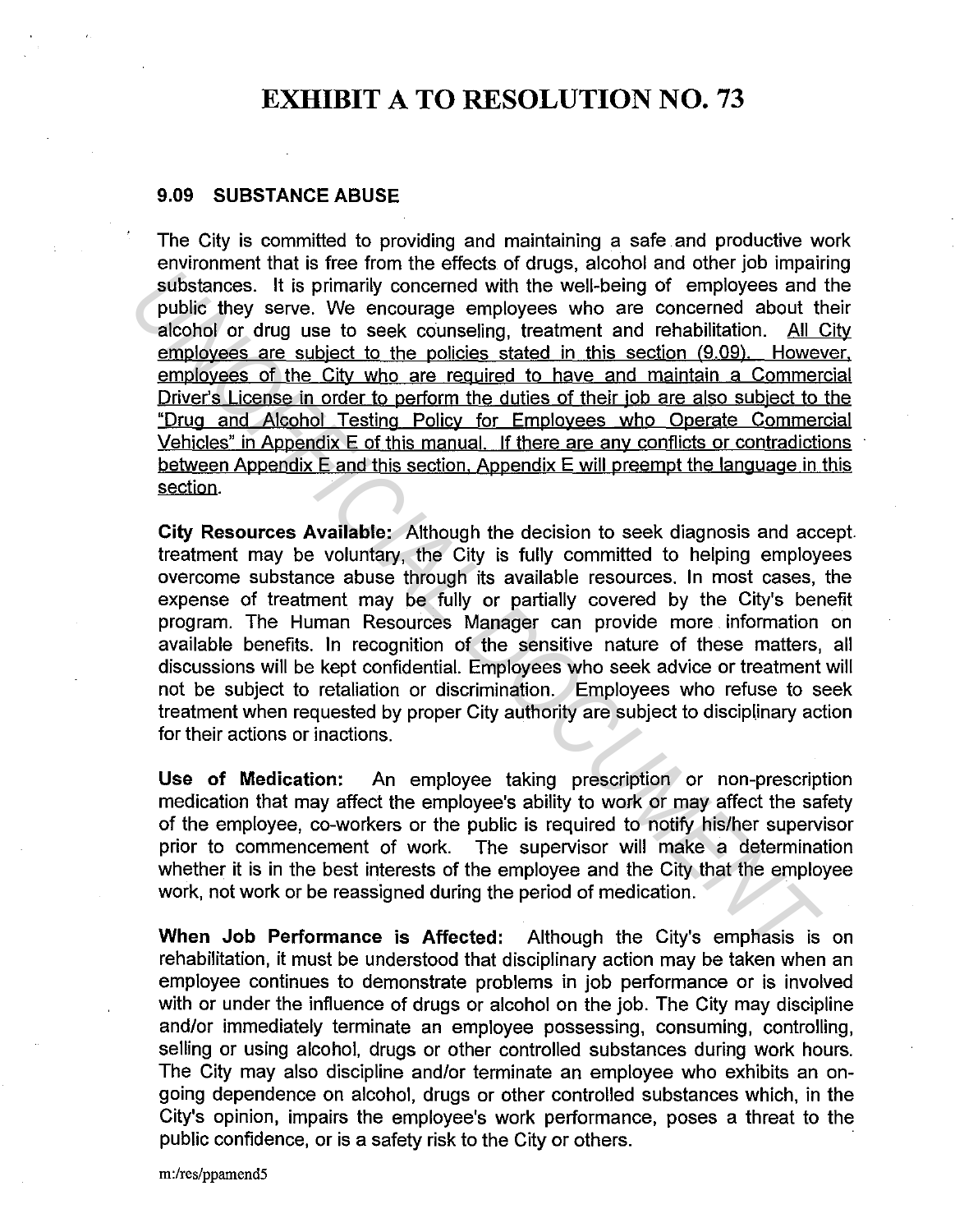**Drug-Free Workplace:** To comply with the requirements of the federal Drug-Free Workplace Act, the City adopts the following policies:

- The manufacturing, distribution, dispensation, possession and use of unlawful drugs or alcohol on City premises or during work hours by City employees is strictly prohibited.
- Employees must notify the City within five (5) days of any conviction for a drug violation in the workplace.
	- Violation of this policy can result in disciplinary action up to and including discharge. Continued poor performance or failure to successfully complete a rehabilitation program is grounds for termination.

**Drug Testing:** The City may require an employee to undergo testing for drugs when it has reasonable cause or suspicion to believe an employee may be in violation of its drug-free workplace policy. • Employees must notify the City within five (5) days of any conviction for this policion in the workplace.<br>
Violation in the workplace.<br>
Violation of this policy can result in disciplinary action up to and include<br>
discha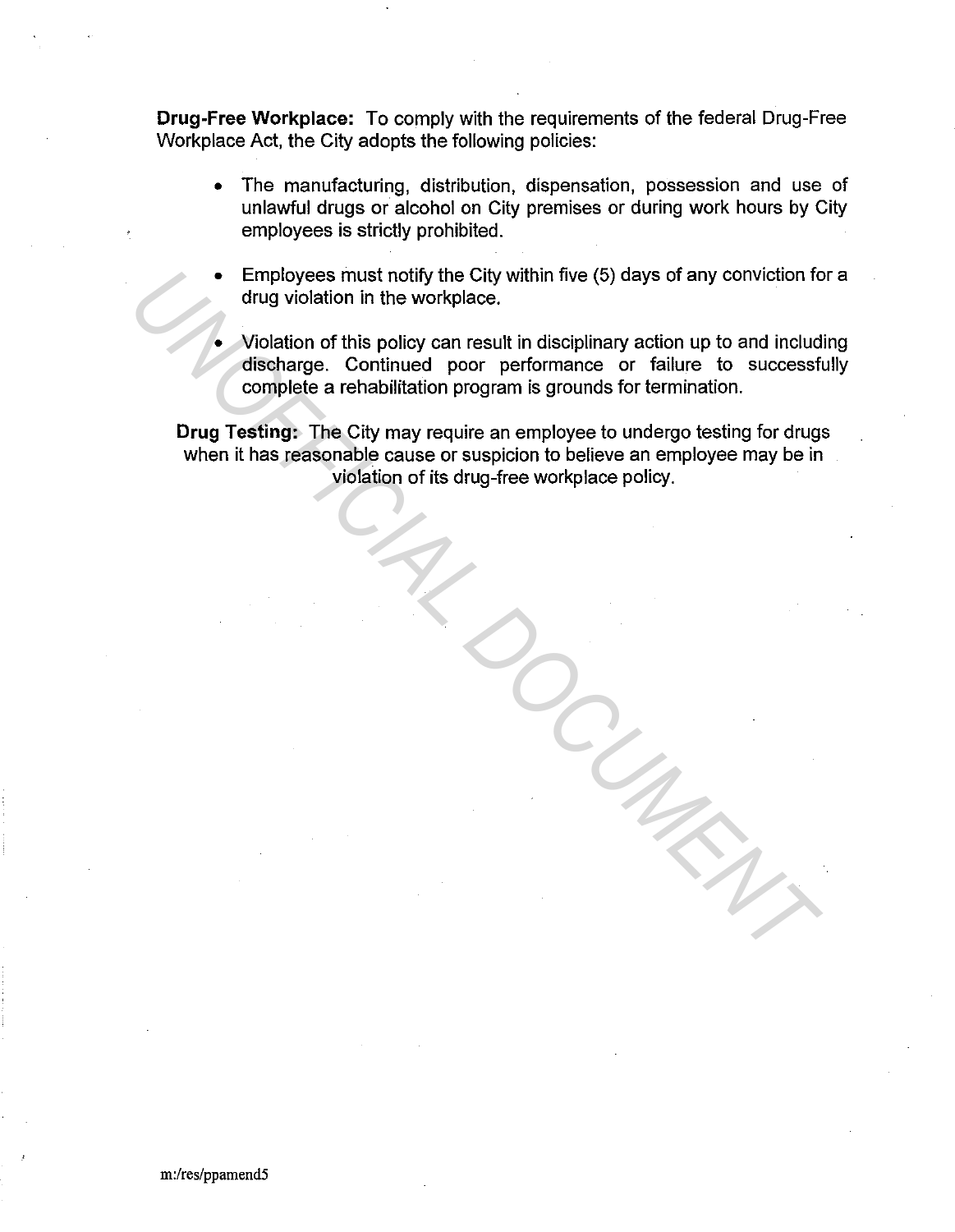# EXHIBIT B TO RESOLUTION NO. 73

City of University Place, WA

Drug and Alcohol Testing Policy for Employees who Operate Commercial Vehicles City of University Place, WA<br>
Drug and Alcohol Testing Policy<br>
for Employees who Operate Commercial Vehicles<br>
Contract Commercial Vehicles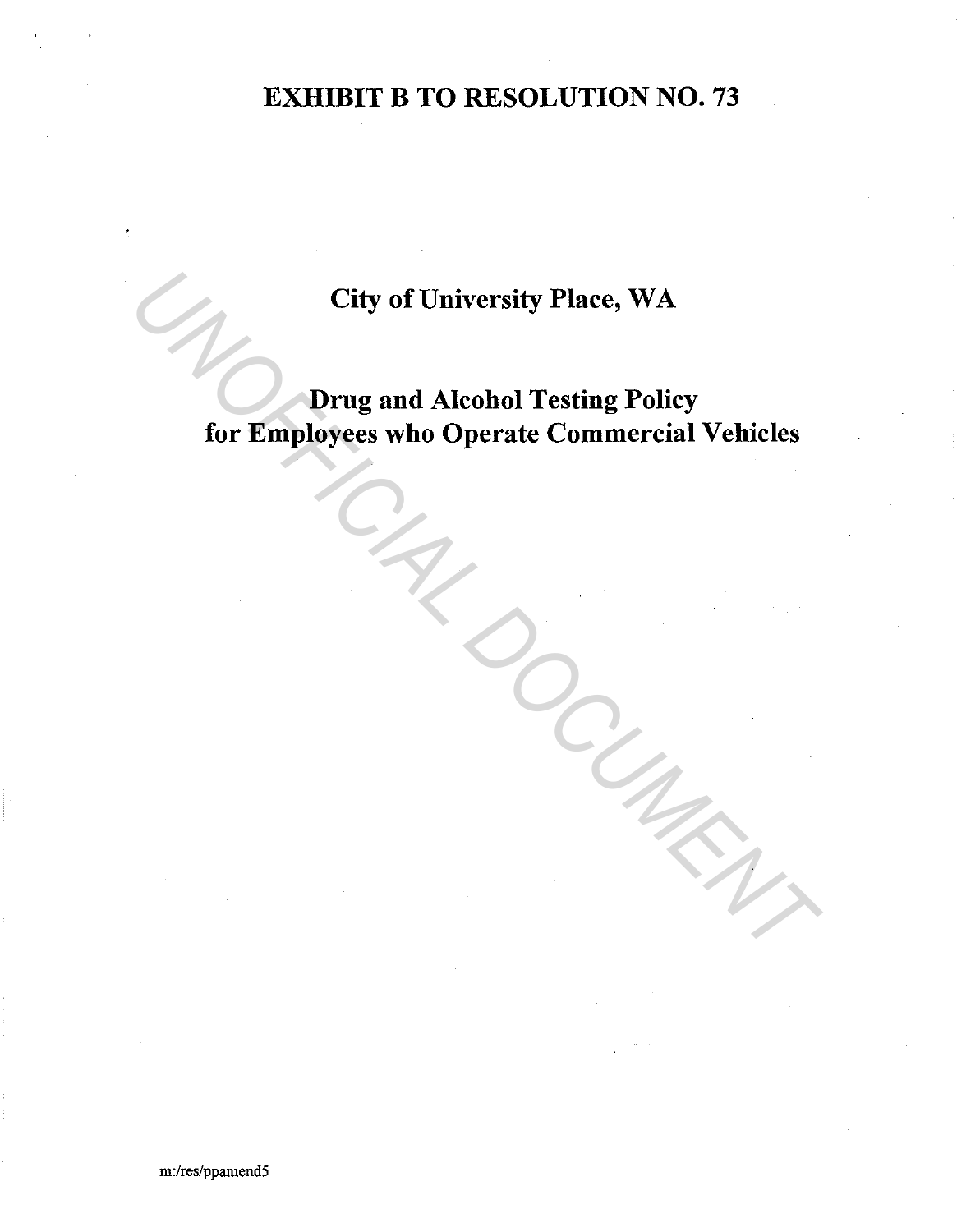#### **I. PURPOSE**

The purpose of this policy is to establish compliance with the Federal Highway Administration regulations requiring drug and alcohol testing for Commercial Driver's License holders. Regulations issued by the United States Department of Transportation mandate urine drug and evidential breath alcohol testing for employees in safety-sensitive positions, including those who are required to hold a Commercial Driver's License. This policy sets forth the City of University Place alcohol and drug testing program and the testing and reporting requirements as required by those regulations.

## **II. APPLICATION**

This policy applies to all employees of the City who are required to have and maintain a Commercial Driver's License in order to perform the duties of the job. Contractors performing functions for the City involving the use of a vehicle requiring a Commercial Driver's License, will be subject to specific alcohol and drug testing as required by federal regulations.

#### **III.** POLICY

The City has a significant interest in the health and safety of its employees and the citizens of the City of University Place. In furtherance of that interest, it is the policy of the City to take those steps necessary to ensure that its employees perform their duties and responsibilities free of the influence of drugs and alcohol. Employees are encouraged to seek confidential counseling on problems associated with alcohol and drug abuse. There will be mandatory drug and alcohol testing for employees and job applicants under the circumstances outlined in this policy. *Un* sately-sensuative positions, including mose who are required to bola 4 Comments are respected to the commentions.<br> **U. APPLICATION**<br> **U. APPLICATION**<br> **II.** APPLICATION<br> **II.** APPLICATION<br> **II.** APPLICATION<br> **II.** APP

## **IV. DEFINITIONS**

ACCIDENT - Accident means an occurrence involving a commercial vehicle on a public road which results in (1) a fatality; (2) bodily injury to a person who, as a result of the injury, immediately receives medical treatment away from the scene of the accident; or (3) one or more motor vehicles incurring disabling damage requiring the vehicle to be transported away from the scene by a tow truck or other vehicle.

DRIVER - This term includes all employees whose positions may involve driving a commercial vehicle and that require the possession of a Commercial Driver's License.

COMMERCIAL VEHICLE - A commercial vehicle is one that either: 1) has a gross vehicle weight of over 26,000 pounds (including combined weight if towed unit weighs over 10,000 pounds); 2) is designed to transport 16 or more persons, including the driver; or 3) is used to transport hazardous materials.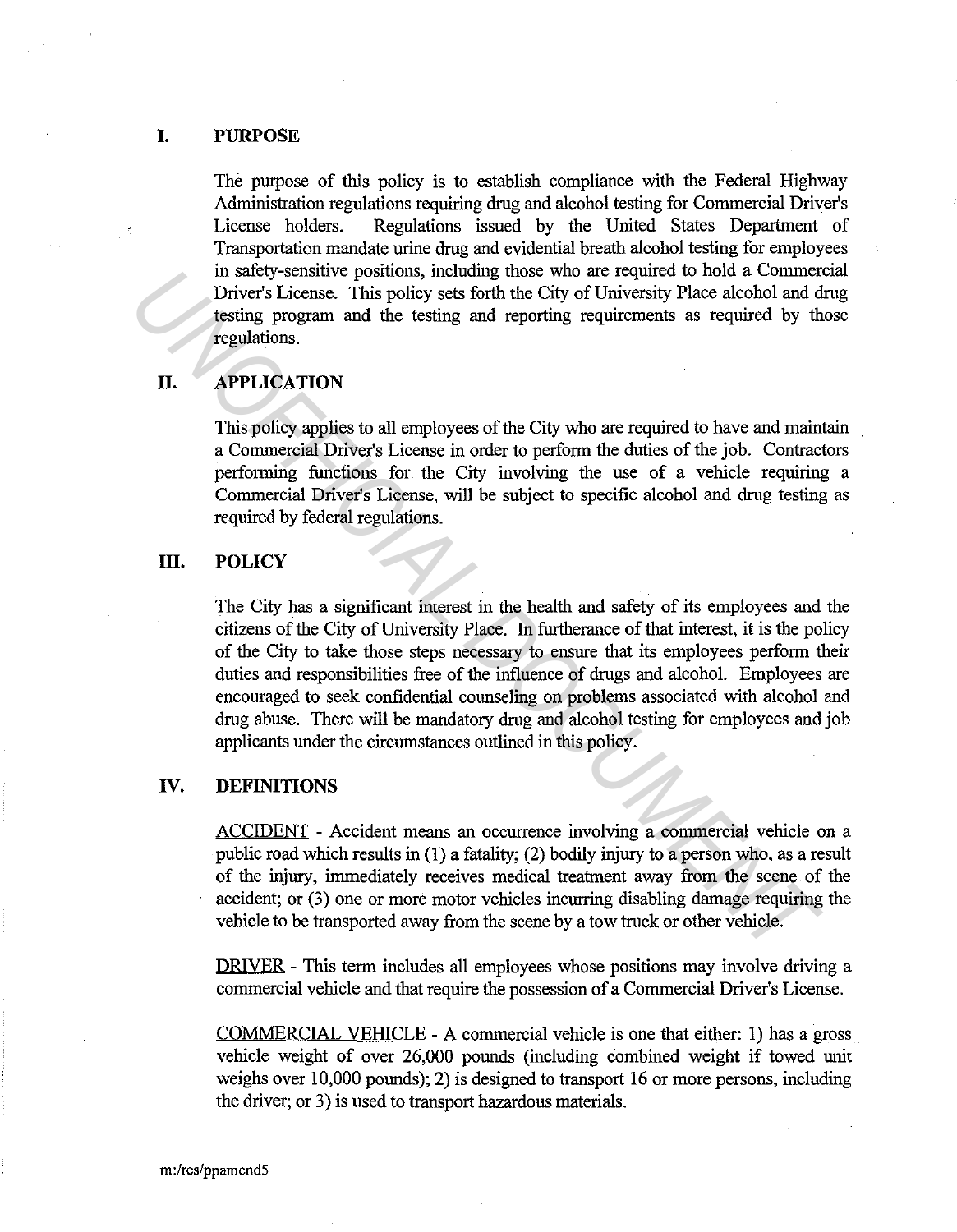DRUGS - For the purposes of this policy, in accordance with the applicable federal regulations, "drugs" refers to the following five substances: marijuana (THC), cocaine, opiates, phencyclidine (PCP), and amphetamines.

MEDICAL REVIEW OFFICER (MRQ) - The Medical Review Officer is the licensed physician responsible for receiving and interpreting laboratory results from the urine drug tests.

SAFETY SENSITIVE POSITION - For purposes of this policy, these are positions associated with the driving of commercial vehicles.

SUBSTANCE ABUSE PROFESSIONAL (SAP) - A Substance Abuse Professional is a licensed physician, or a licensed or certified psychologist, social worker, employee assistance professional, or addiction counselor (certified by the National Association of Alcoholism and Drug Abuse Counselors Certification Commission) with knowledge of and clinical experience in the diagnosis and treatment of alcohol and drug-related disorders. The SAP is responsible for evaluating employees with positive test results. XAFELY SENSILIDEY FORSILIDES - For purposes of this policy, these are positive associated with the driving of commercial vehicles.<br>
SUBSTANCE ABUSE PROFESSIONAL (SAP) - A Substance Abuse Professions a licensed physician,

## **V. PROHIBITED CONDUCT**

The following conduct regarding alcohol and drug use or abuse is prohibited:

## A. **ALCOHOL CONCENTRATION**

An employee may not report for or remain on duty requiring the performance of duties covered under this policy while having an alcohol concentration of 0.04 or greater.

## **B. ALCOHOL POSSESSION AND ON DUTY USE OF ALCOHOL**

An employee may not possess or use alcohol while on duty or while operating a commercial vehicle.

## C. **PRE-DUTY USE OF ALCOHOL**

An employee may not operate a commercial vehicle within four hours after using alcohol. An on-call employee who consumes alcohol within four hours of being called in must acknowledge the use of alcohol and may not report for duty.

## **D. ALCOHOL USE FOLLOWING AN ACCIDENT**

An employee required to take a post-accident alcohol test may not use alcohol for eight hours following the accident, or until a post-accident alcohol test is given, whichever comes first.

## E. **USE OF DRUGS**

An employee may not report for duty or remain on duty which requires driving a commercial vehicle when the employee has used a drug or drugs, except when the use is pursuant to instructions of a physician who has advised the employee that the substance does not adversely affect the employee's ability to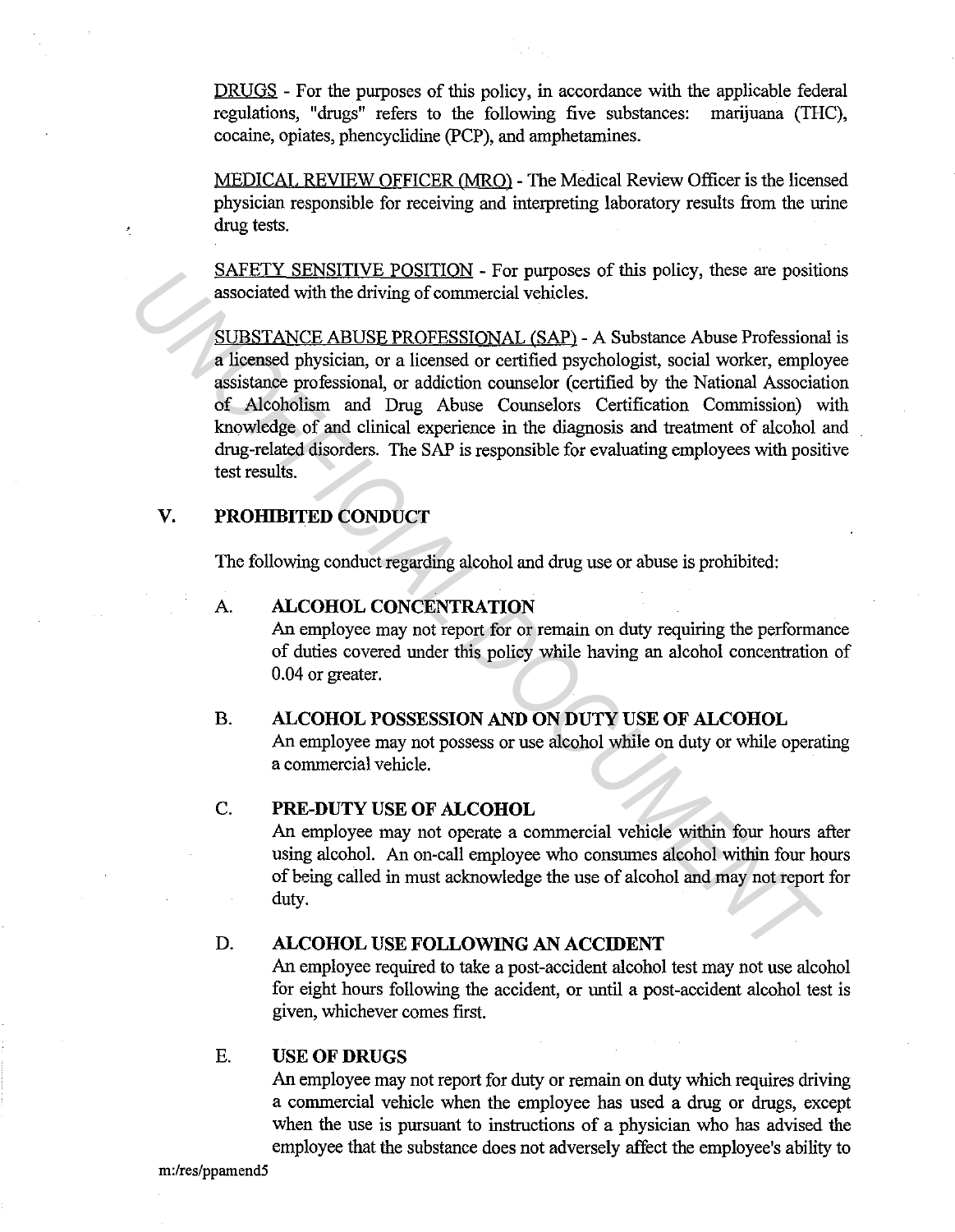safely operate a commercial vehicle. Employees who are taking a prescription or over-the-counter medication that may impair their ability to perform their duties safely and effectively should provide written notice from their physician or pharmacist with respect to the effects of such substances.

## F. **REFUSAL TO SUBMIT TO A REQUIRED TEST**

An employee may not refuse to submit to a post-accident, random, or reasonable suspicion alcohol or drug test as directed by this policy.

## G. **POSITIVE DRUG TEST**

An employee may not report for duty or remain on duty requiring the performance of duties covered under this policy if the employee tests positive for drugs or alcohol.

#### **H. TAMPERING WITH A REQUIRED TEST**

An employee may not tamper with, adulterate, alter, substitute or otherwise obstruct any testing process required under this policy.

## **I. POSSESSION, TRANSFER OR SALE**

No employee may possess, transfer or sell drugs or alcohol while in any position covered by this policy.

#### **VI. TESTING**

## A. Pre-employment Drug Testing

All individuals who are covered by this policy must pass a drug test as a postoffer condition of employment.

#### B. Reasonable Suspicion Testing

Employees subject to this policy shall submit to a drug and\or alcohol test when the City reasonably suspects that this policy (except the prohibitions against possession, transfer or sale of alcohol) may have been or is presently being violated. A referral for testing will be based on contemporaneous, articulable observations. Such referrals will be made by supervisory personnel who have received training concerning the signs and symptoms of drug and alcohol use. G. POSITIVE DRUG TEST<br>
An employee may not report for duty or remain on duty requiring<br>
performance of duties covered under this policy if the employee tests posit<br>
for drugs or alcohol.<br> **H. TAMPERING WITH A REQUIRED TE** 

> Alcohol testing for reasonable suspicion may only be conducted just before, during or after an employee operates a commercial vehicle. If removed from duty based on reasonable suspicion of alcohol use and an alcohol test is not administered within eight hours, the employee will not be allowed to perform or continue to perform covered functions until:

1) an alcohol test is administered and the driver's breath alcohol concentration measures less than 0.02; or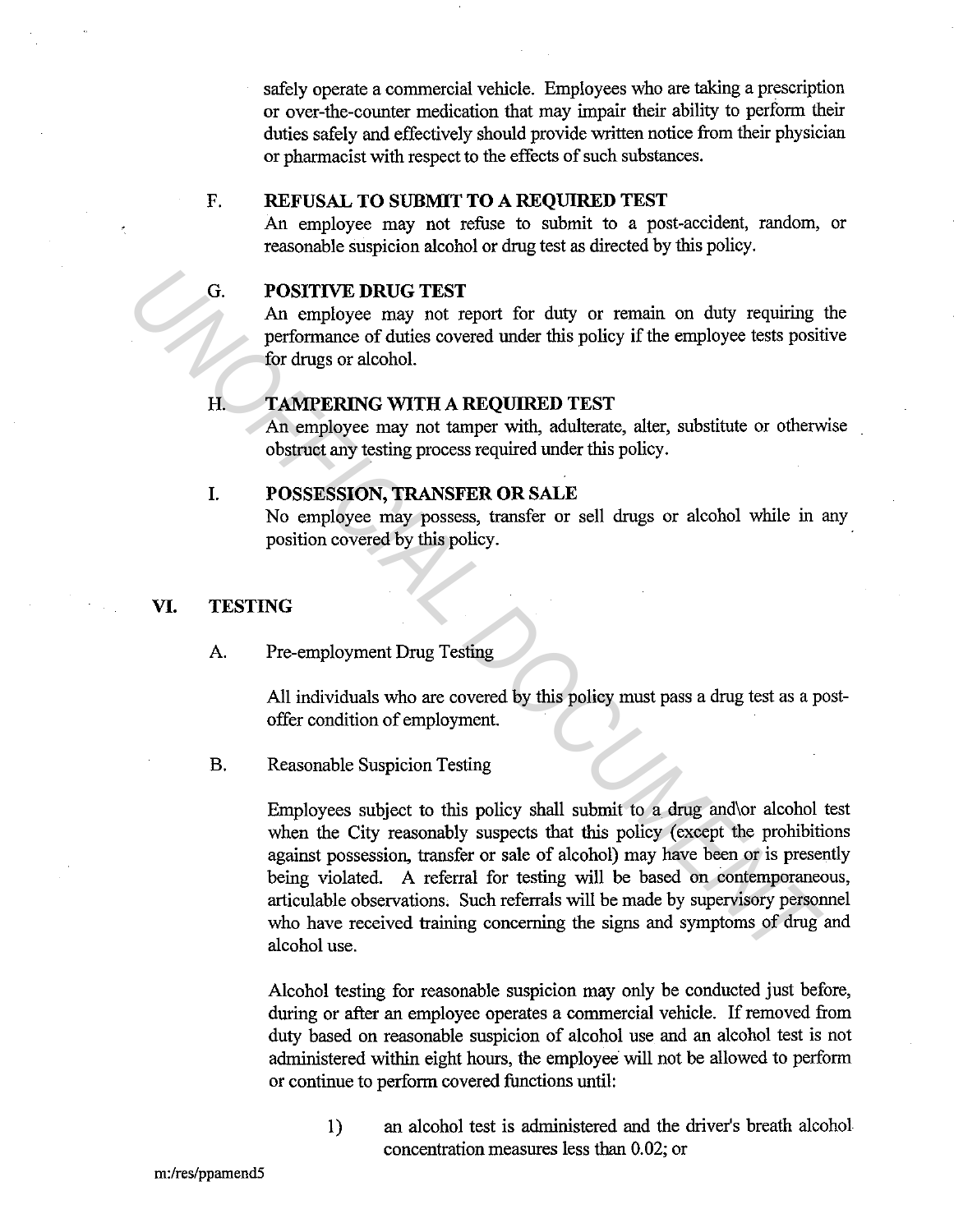- 2) 24 hours have elapsed following the determination that there is reasonable suspicion to believe that the employee has violated this policy concerning the use of alcohol.
- C. Post-Accident Testing

Following an accident (as defined above) involving a commercial vehicle, the driver is required to submit to alcohol and drug tests when the driver receives a citation under state or local Jaw for a moving traffic violation, or where a fatality occurs as a result of the accident. Testing should occur as soon as possible, but may not exceed eight hours after the accident for alcohol testing and 32 hours after the accident for drug testing.

A driver who is subject to post-accident testing must remain readily available for such testing and may not take any action to interfere with testing or the results of testing. Drivers who do not comply with post-accident testing requirements will be considered to have refused to submit to testing and will be subject to sanctions for refusal to test as provided in this policy. First partiest and a state of the accident restrict to such the state or local law for a moving traffic violation, or where the state or local law for a moving traffic violation, or where fastury occurs as a result of the

D. Random Testing

Employees covered by this policy will be subject to random, unannounced alcohol and drug testing.

E. Re-tests

Employees who test positive for drugs may request a second test of the remaining portion of the split sample within 72 hours of notification of a positive test result by the Medical Review Officer.

## **VII. REFUSAL TOT AKE AN ALCOHOL OR DRUG TEST**

No employee shall refuse to submit to an alcohol or drug test as directed under this policy. A refusal to submit shall include, but is not limited to:

- a. a failure to provide adequate breath for testing without a valid medical explanation after the employee has received notice of the requirement for breath testing in accordance with the procedures manual;
- b. failure to provide adequate urine for drug testing without a valid medical explanation after the employee has received notice of the requirement for urine testing in accordance with the procedures manual;
- c. engaging in conduct that obstructs the testing process.

Refusal to submit to a test shall be considered the same as a positive test result.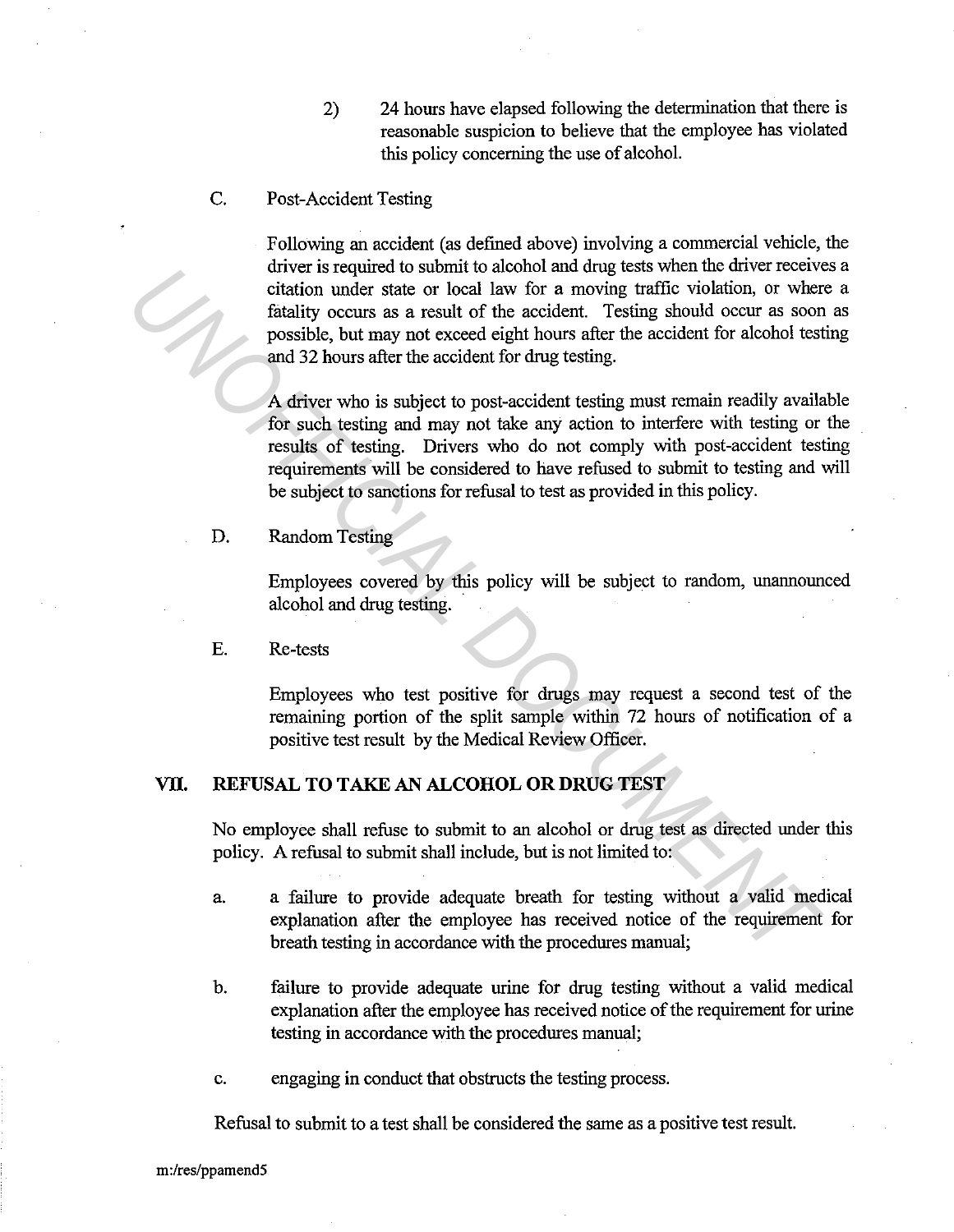#### **VIII. SECURING INFORMATION FROM PREVIOUS EMPLOYERS**

If a person is to be hired into a position subject to this policy and during the previous two years has worked as a driver of a commercial vehicle, that person must authorize a request of all employers of the driver within the past two years to release information on the following:

- a. Positive alcohol or drug tests
- b. Refusal to be tested

This information must be obtained before the person is employed by the City. However, if the information has not arrived by the anticipated start date, and if the person has passed the pre-employment drug test, the person may be hired and the requested information must be obtained from the previous employers within 14 calendar days of the date of hire. If the information has not been received within the 14 calendar days, the person will not be permitted to drive commercial vehicles until the information has arrived. If the information obtained from previous employer indicates either a positive test or that a refusal to be tested occurred within the past two years, that person will not be permitted to drive commercial vehicles unless subsequent information indicates that an evaluation by a Substance Abuse Professional was made and return to duty testing was administered. **Example 16** This information must be obtained before the person is employed by the C However, if the information has not arrived by the anticipated start date, and if person is a passed the pre-employment drug test, the p

## **IX. CONFIDENTIALITY AND RECORD RETENTION**

All records related to drug and alcohol testing will be maintained in a secure location with controlled access. These records will be kept separate from records pertaining to all other employees.